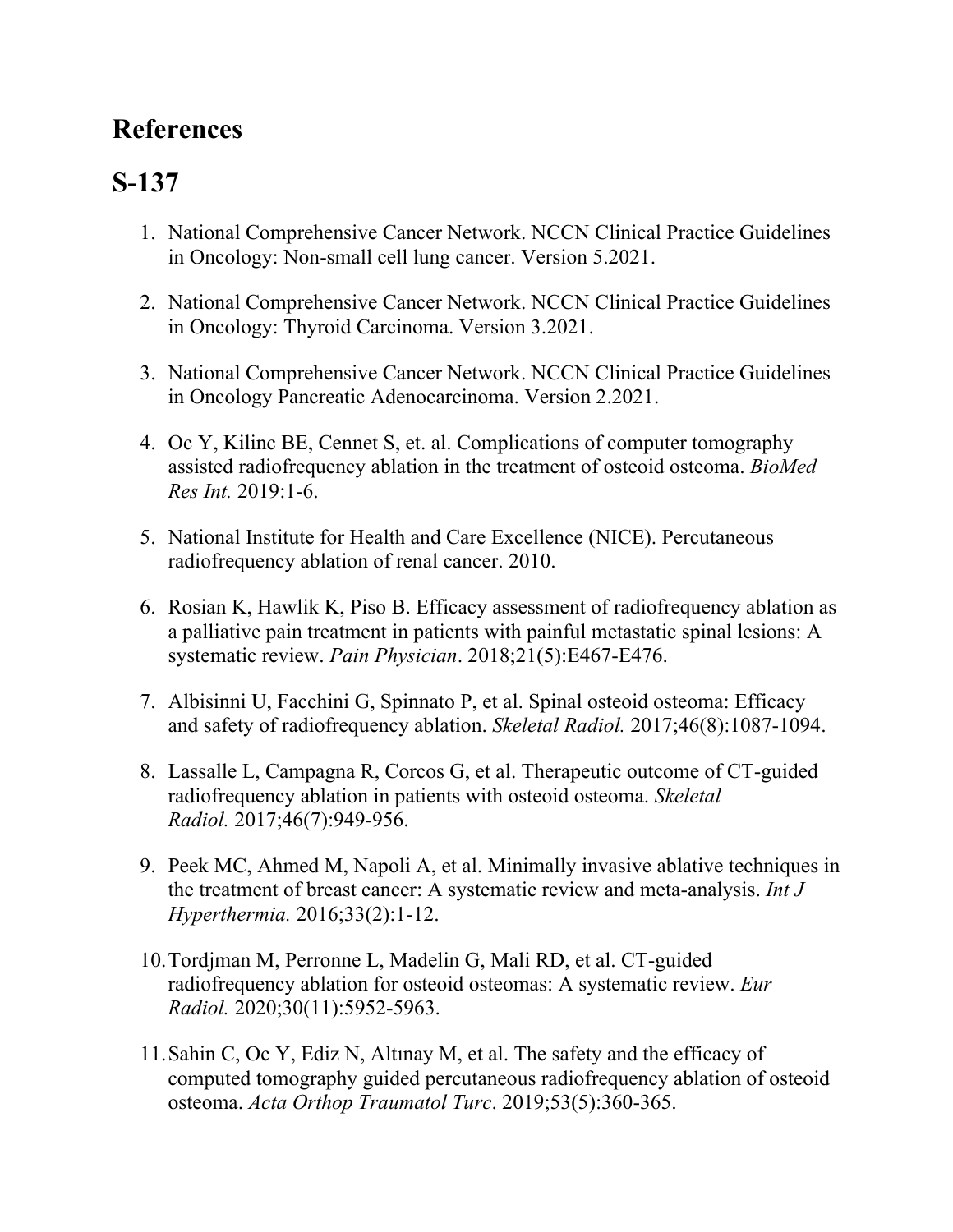- 12.Hasegawa T, Takaki H, Kodama H, Yamanaka T, et al. Three-year survival rate after radiofrequency ablation for surgically resectable colorectal lung metastases: A prospective multicenter study. 2020;294(3):686-695.
- 13.National Comprehensive Cancer Network. NCCN Clinical Practice Guidelines in Oncology: Head and Neck Cancer. Version 3.2021.
- 14.National Comprehensive Cancer Network. NCCN Clinical Practice Guidelines in Oncology: Ovarian Cancer. Version 2.2021.
- 15.Barthet M, Giovannini M, Lesavre N, Boustiere C, et al. Endoscopic ultrasound-guided radiofrequency ablation for pancreatic neuroendocrine tumors and pancreatic cystic neoplasms: A prospective multicenter study. 2019;51(9):836-842.
- 16.Hlavsa J, Procházka V, Andrasina T, Pavlík T, et al. Radiofrequency ablation in pancreatic cancer. *Rozhl Chir.* 2019;98(11):441-449.
- 17.Oh D, Ko SW, Seo DW, Hong SM, et al. Endoscopic ultrasound-guided radiofrequency ablation of pancreatic microcystic serous cystic neoplasms: A retrospective study. 2021;53(7):739-743.
- 18.National Comprehensive Cancer Network (NCCN). NCCN Clinical Practice Guidelines in Oncology. Kidney Cancer. Version 1.2022.
- 19.InterQual® Level of Care Criteria 2021. Acute Care Adult. McKesson Health Solutions, LLC.
- 20.Dai Y, Covarrubias D, Uppot R, Arelleno RS. Image-guided percutaneous radiofrequency ablation of central renal cell carcinoma: Assessment of clinical efficacy and safety in 31 tumors. *J Vasc Interv Radiol*. 2017;28(12):1643-1650.
- 21.Dvorak P, Hoffmann P, Brodak M, Kosina J, Pacovsky J, et al. Percutaneous radiofrequency and microwave ablation in the treatment of renal tumors - 10 years of experience. *Wideochir Inne Tech Maloinwazyjne*. 2017;12(4):394-402.
- 22.Park BK, Gong IH, Kang MY, Sung HH, Jeon HG, et al. RFA versus robotic partial nephrectomy for T1a renal cell carcinoma: A propensity score-matched comparison of mid-term outcome. *Eur Radiol.* 2018;28(7):2979-2985.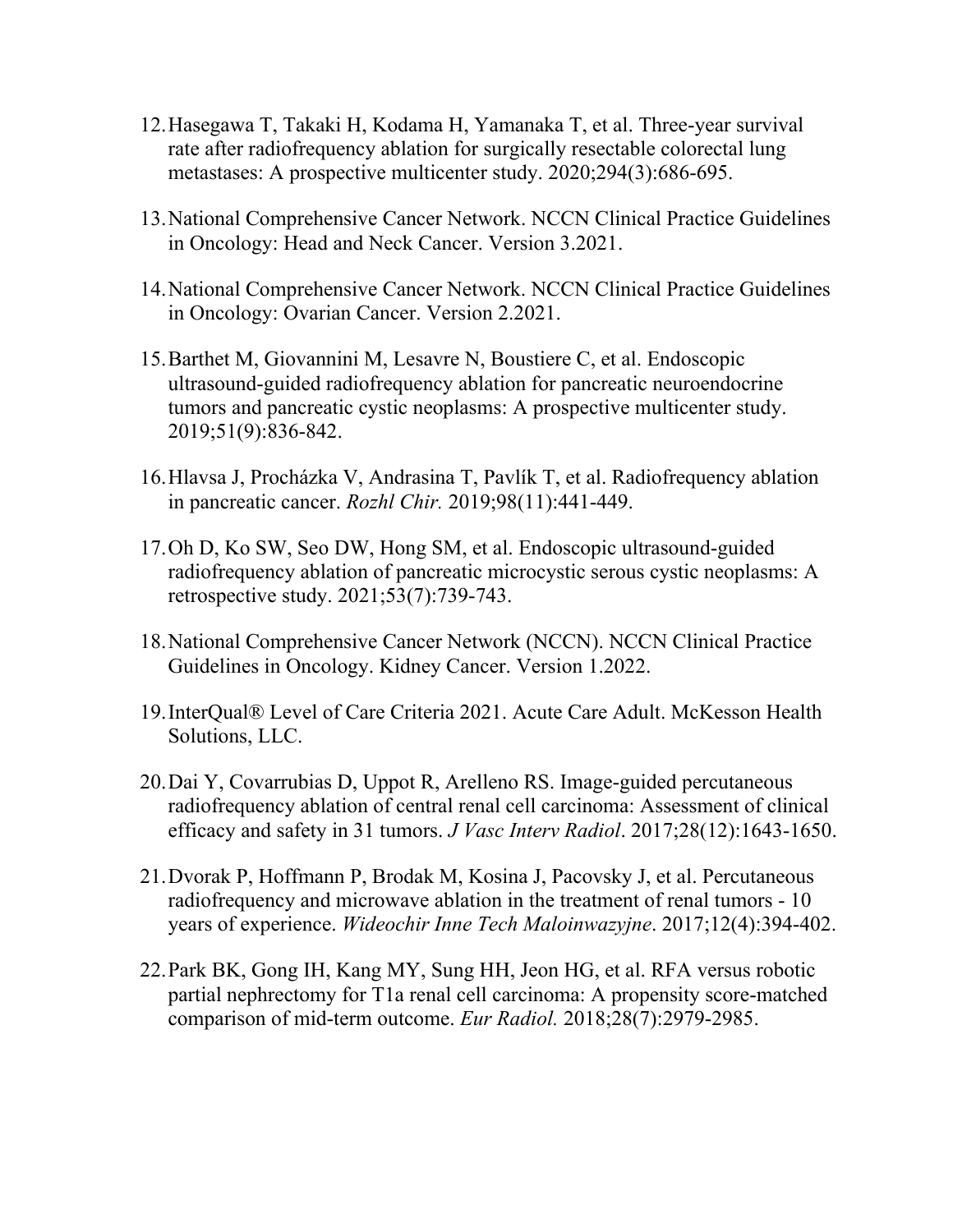- 23.Uhlig J, Strauss A, Rucker G, Seif Amir Hosseini A, et al. Partial nephrectomy versus ablative techniques for small renal masses: A systematic review and network meta-analysis. *Eur Radiol.* 2019;29(3):1293-1307.
- 24.Pessoa RR, Autorino R, Laguna MP, et al. Laparoscopic verses percutaneous cryoablation of small renal mass: Systematic review and cumulative analysis of comparative studies. *Clin Genitourin Cancer.* 2017;15(5):513-519.e5.
- 25.Campbell S, Uzzo RG, Allaf ME, et al. Renal mass and localized renal cancer: AUA Guideline. *J Urol.* 2017;198(3):520-529.
- 26.Marshall HR, Shakeri S, Hosseiny M, Sisk A, et al. Long-term survival after percutaneous radiofrequency ablation of pathologically proven renal cell carcinoma in 100 patients. *J Vasc Interv Radiol.* 2020;31(1):15-24.
- 27.Andrews JR, Atwell T, Schmit G, Lohse CM, et al. Oncologic outcomes following partial nephrectomy and percutaneous ablation for cT1 renal masses. *Eur Urol.* 2019;76(2):244-251.
- 28.Miyazaki M, Saito K, Yanagawa T, Chikuda H, et al. Phase I clinical trial of percutaneous cryoablation for osteoid osteoma. *Jpn J Radiol.* 2018;36(11):669- 675.
- 29.Ierardi AM, Carnevale A, Angileri SA, Pellegrino F, et al Outcomes following minimally invasive imagine-guided percutaneous ablation of adrenal glands. *Gland Surg.* 2020;9(3):859-866.
- 30.Coupal TM, Pennycooke K, Mallinson PI, Ouellette HA, et al. The hopeless case? Palliative cryoablation and cementoplasty procedures for palliation of large pelvic bone metastases. *Pain Physician*. 2017;20(7):E1053-E1061.
- 31.Colangeli S, Parchi P, Andreani L, Beltrami G, et al. Cryotherapy efficacy and safety as local therapy in surgical treatment of musculoskeletal tumours. A retrospective case series of 143 patients. *J Biol Regul Homeost Agents.* 2018;32(6 Suppl. 1):65-70.
- 32.Yan S, Yang W, Zhu CM, Yan PM, et al. Comparison among cryoablation, radiofrequency ablation, and partial nephrectomy for renal cell carcinomas sized smaller than 2 cm or sized 2-4 cm: A population-based study. *Medicine (Baltimore).* 2019;98(21):e15610.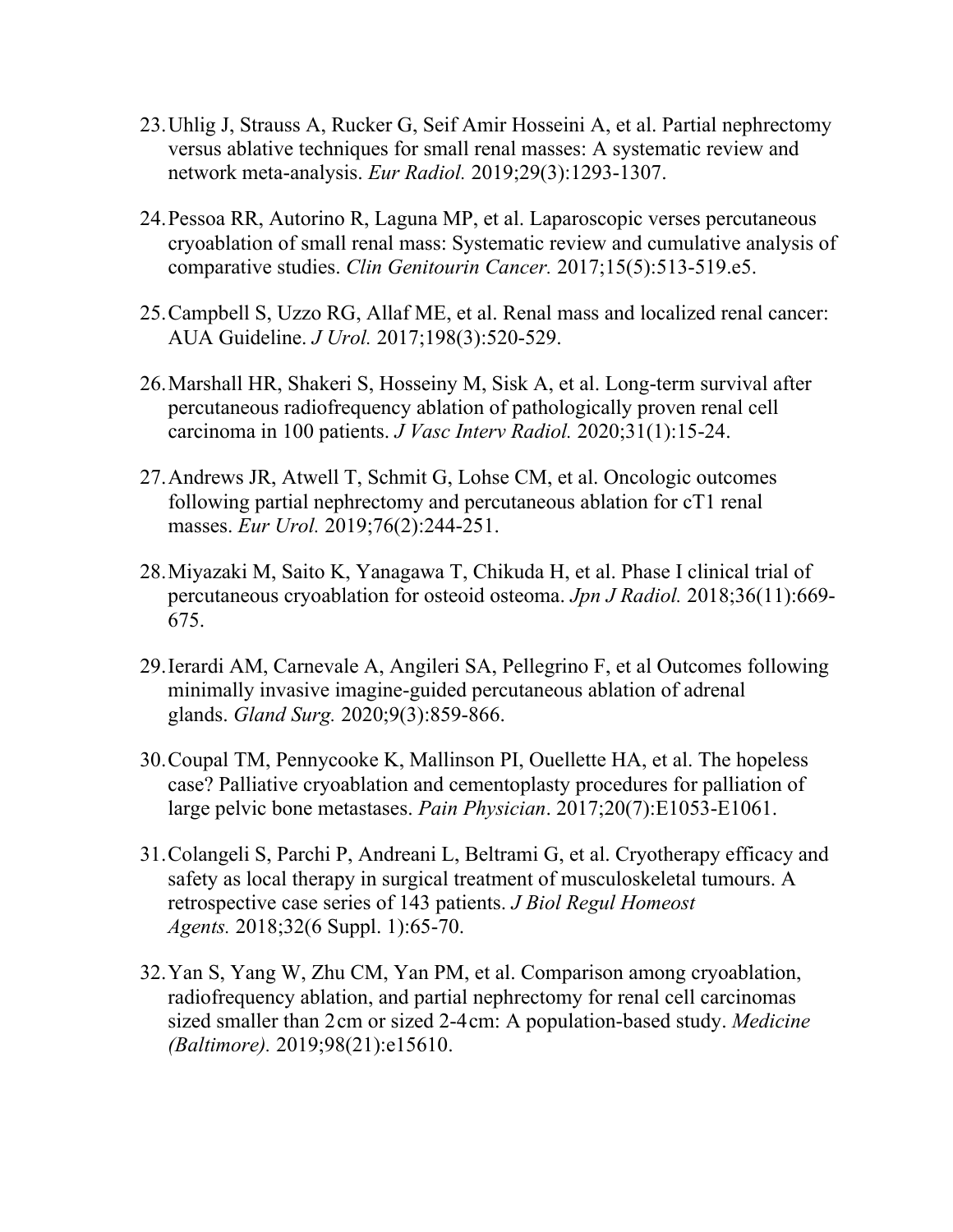- 33.Morkos J, Porosnicu Rodriguez KA, Zhou A, Kolarich AR, et al. Percutaneous cryoablation for stage 1 renal cell carcinoma: Outcomes from a 10-year prospective study and comparison with matched cohorts from the National Cancer database. 2020;296(2):452-459.
- 34.Stacul F, Sachs C, Giudici F, Bertolotto M, et al. Cryoablation of renal tumors: Long-term follow-up from a multicenter experience. *Abdom Radiol (NY).* 2021;46(9):4476-4488.
- 35.Callstrom MR, Woodrum DA, Nichols FC, Palussiere J, et al. Multicenter study of metastatic lung tumors targeted by interventional cryoablation evaluation (SOLSTICE). *J Thorac Oncol.* 2020;15(7):1200-1209.
- 36.Takada M, Toi M. Cryosurgery for primary breast cancers, its biological impact, and clinical outcomes. *Int J Clin Oncol.* 2019;24(6):608-613.
- 37.Fine RE, Gilmore RC, Dietz JR, Boolbol SK, et al. Cryoablation without excision for low-risk early-stage breast cancer: 3-Year interim analysis of ipsilateral breast tumor recurrence in the ICE3 trial. *Ann Surg Oncol.*
- 38.Wu Y, Gu Y, Zhang B, Zhou X, et al. Laparoscopic ultrasonography-guided cryoablation of locally advanced pancreatic cancer: A preliminary report. *Jpn J Radiol.*
- 39.He L, Niu L, Korpan NN, Sumida S, et al. Clinical practice guidelines for cryosurgery of pancreatic cancer: A consensus statement from the China Cooperative Group of Cryosurgery on Pancreatic Cancer, International Society of Cryosurgery, and Asian Society of Cryosurgery. 2017;46(8):967-972.
- 40.Jennings JW, Prologo JD, Garnon J, Gangi A, et al. Cryoablation for palliation of painful bone metastases: The MOTION multicenter study. *Radiol Imaging Cancer.* 2021;3(2):e200101.
- 41.Ferrer-Mileo L, Luque Blanco AI, González-Barboteo J. Efficacy of cryoablation to control cancer pain: A systematic review. *Pain Pract.* 2018;18(8):1083-1098.
- 42.National Comprehensive Cancer Network (NCCN). NCCN Clinical Practice Guidelines in Oncology. Bone Cancer. Version 1.2022.
- 43.National Comprehensive Cancer Network (NCCN). NCCN Clinical Practice Guidelines in Oncology. Breast Cancer. Version 1.2022.